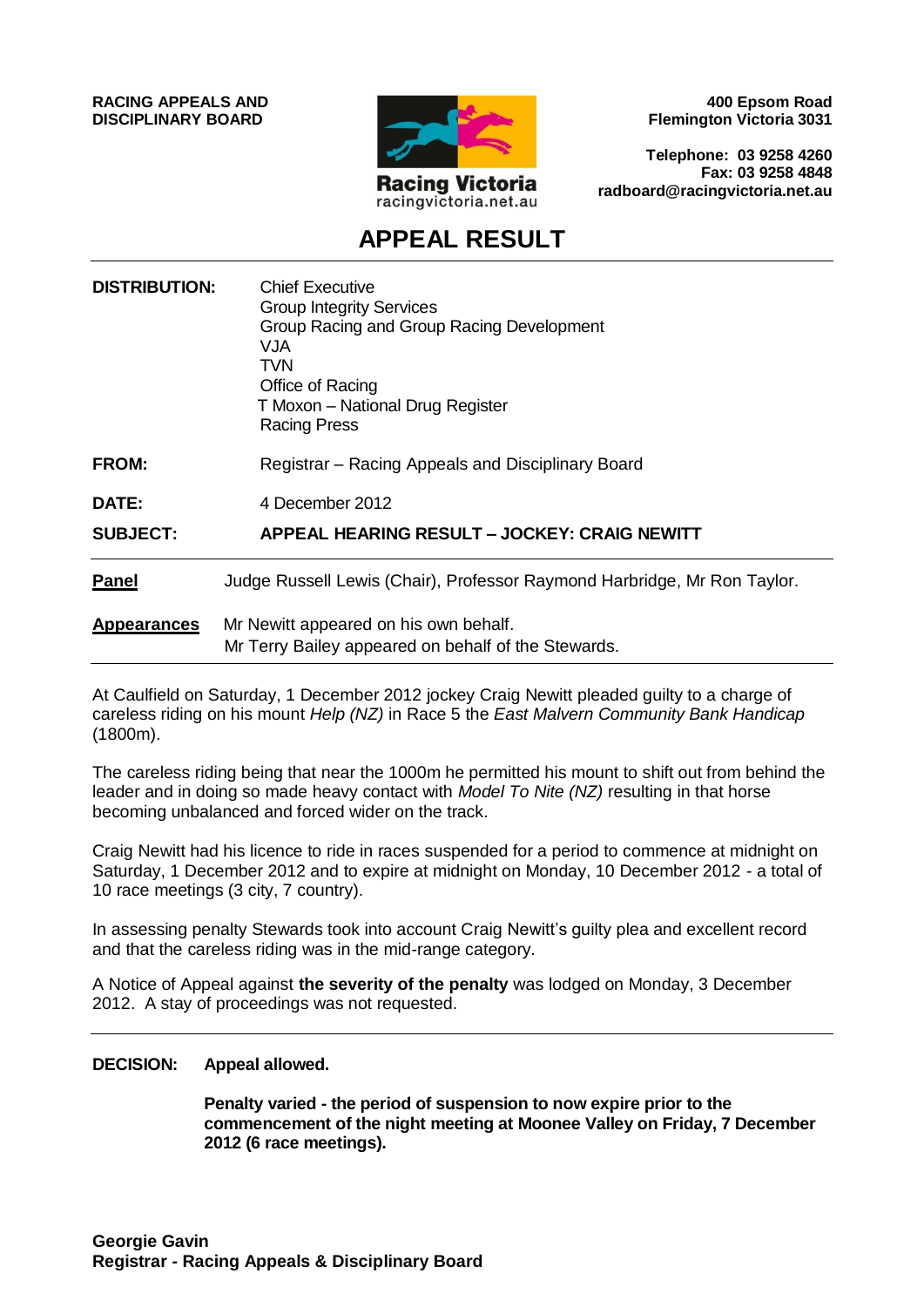# **TRANSCRIPT OF PROCEEDINGS**

#### **RACING APPEALS AND DISCIPLINARY BOARD**

\_\_\_\_\_\_\_\_\_\_\_\_\_\_\_\_\_\_\_\_\_\_\_\_\_\_\_\_\_\_\_\_\_\_\_\_\_\_\_\_\_\_\_\_\_\_\_\_\_\_\_\_\_\_\_\_\_\_\_\_\_\_\_

**HIS HONOUR JUDGE R.P.L. LEWIS, Chairman PROF R. HARBRIDGE MR R. TAYLOR**

#### **EXTRACT OF PROCEEDINGS**

#### **DECISION**

### **IN THE MATTER OF THE EAST MALVERN COMMUNITY BANK HANDICAP OVER 1800 METRES AT CAULFIELD ON 1/12/12**

**JOCKEY: CRAIG NEWITT**

#### **MELBOURNE**

#### **TUESDAY, 4 DECEMBER 2012**

MR T. BAILEY appeared on behalf of the RVL Stewards

MR C. NEWITT appeared on his own behalf